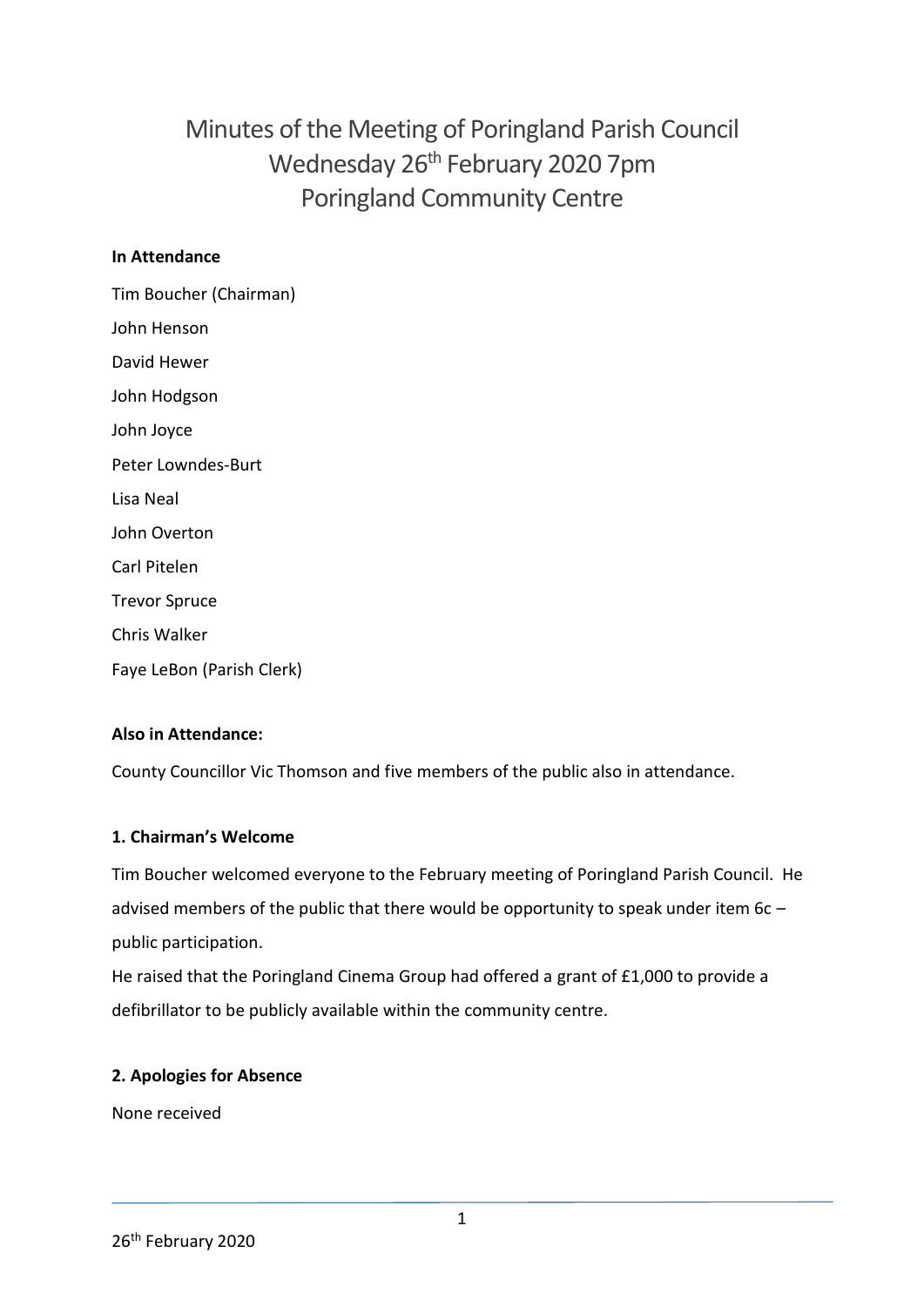#### **3. Declarations of Interest and Applications for Dispensation**

Trevor Spruce disclosed an interest in item 9 (b)ii) – accounts for payment. Lisa Neal declared an interest in item 7, as a member of South Norfolk Council's planning committee.

#### **4. Minutes of the Meeting Held on 29th January 2020**

The minutes of the meeting held on 29th January 2020 were **agreed** after a proposal by David Hewer and a second by Trevor Spruce.

#### **5. Matters Arising, Including Clerk's Report**

#### Bus Stop at Hardley Road

The poles have been installed for the bus stop, but the flags have yet to be installed. Norfolk County Council advises that these are being manufactured and should be installed by the end of February.

#### Primary School Places

Norfolk County Council is in the process of reviewing sites put forward for a prospective new school, but in the meantime are progressing well with discussions to improve the facilities at the primary school to help with the current school numbers. Norfolk County Council has not made these sites available in the public domain, and advise that Poringland Parish Council will be contacted when a site has been selected and a pre-planning event arranged. This is a long term project and it has been recommended to remove this from the agenda at present. Cllr Thomson will provide an update on admissions when the figures can be made publically available.

#### Funding for Permissive Pathways at High Ash Farm

The letter about the risk to permissive rights of way as a result of withdrawal of government funding has been sent to Richard Bacon MP. Mr Bacon's Parliamentary Assistant has advised that the concerns have been raised to DEFRA and a response is awaited from them.

#### Fire Risk Assessment

The relocated bin storage area has been completed and from a fire risk assessment perspective, this project is complete. The screening fencing has also been installed and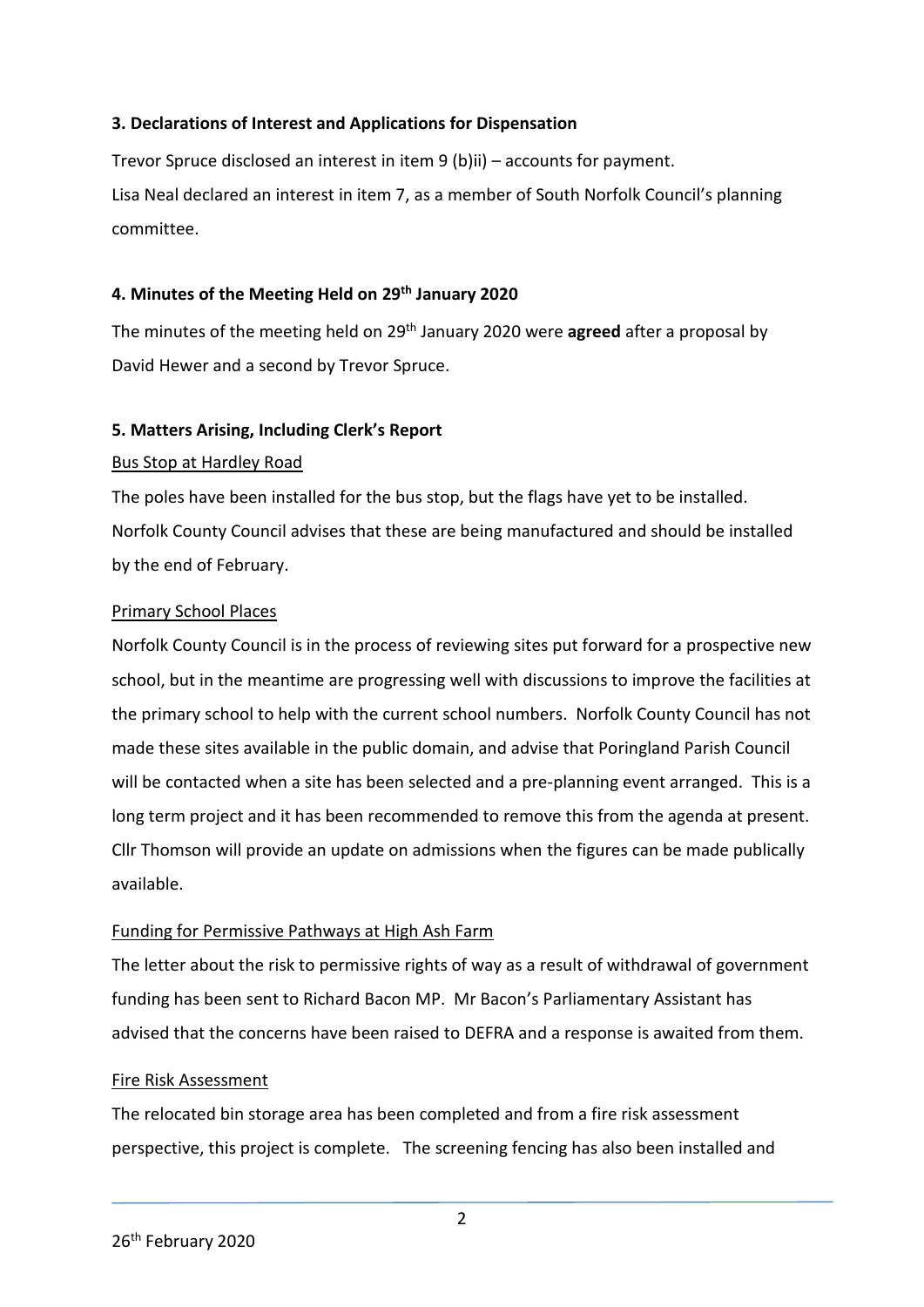correspondence has been received from residents of Heath Loke to advise that they are pleased with this.

#### Police Shed

The next meeting of the Police and Crime Commissioner estates is due in February to confirm that the Parish Council can have desk space in the police station. The Clerk is to chase this as no feedback has been received as of yet. It has been agreed to sell the police shed to the Parish Council and a quote has been sought to extend the storage area of this building, to be discussed under agenda item 10c.

#### Telephone Box

Men's Shed is now in possession of all the relevant materials for the refurbishment of the telephone box. This will be completed when resources allow.

Planning permission is required for the phone box as it is a Grade II listed structure. Prior to submitting the application, the Clerk is to check with the planning officer whether the changing of the 'telephone' signage to 'defibrillator' signage would be looked upon favourably.

#### Cyber Security

The purchase of the poringland-pc.gov.uk domain name is now complete and the new email addresses should all be set up and active. Three more email addresses have been requested to regularise the emails of the community centre staff, as part of the Parish Council.

#### A146/B1332 Stacking Survey

The survey has now been updated in line with the requests made at the last meeting and is ready to be updated into an electronic format. The survey had been tested by councillors this week, and it was agreed to launch the survey.

#### Grit Bins

All agreed dog and grit bins have been ordered. Locations have been agreed on Brickle Wood Avenue. Final confirmation about the location on Mentmore Way is awaited.

#### Pocket Parks Grant

Regrettably South Norfolk Council's Pocket Parks Grant was unsuccessful, so this will not progress any further.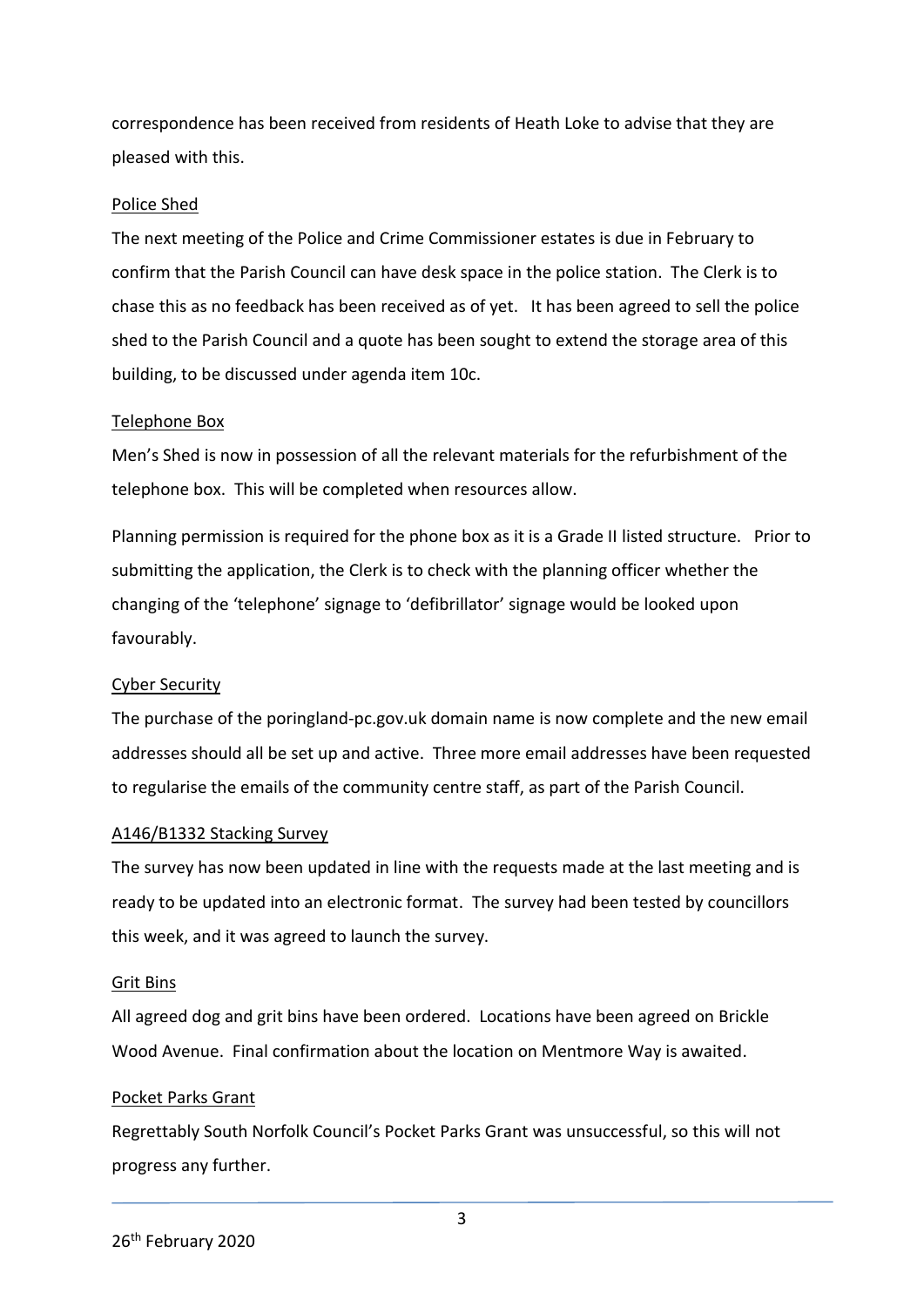#### Playing Field Drainage Works

These have been instructed and will commence when the ground is able to support the machinery required.

#### Community Centre Consumables Project

The washroom products in the community centre have now all been replaced for those Ecolabel certified, which is awarded for environmental excellence to products and services meeting high environmental standards throughout their life-cycle: from raw material extraction, to production, distribution and disposal.

# **6. Adjournment for Public Participation, District and County Councillors, and Councillors with any Pecuniary Interests**

It was agreed that standing orders should be suspended.

#### a) District Council Report

Cllr Overton reported that the District Councillors had had a successful meeting with the new head teacher of Framingham Earl High School. The Clerk is to ensure that she is invited to the Annual Parish Meeting.

Discussions have occurred as to the pupil capacity of Framingham Earl High School, but it was noted that a lot of children attend from out of catchment. Upon application, local children will receive priority over those out of catchment.

South Norfolk Council has budgeted £220,000 for improvements to Framingham Earl Sports Centre.

Of the food establishments in the South Norfolk area, 99.2% are rated satisfactory or above, which is an improvement.

South Norfolk Council is in the top ten in the country for New Homes Bonuses, which is where the CAF funding comes from. Applications for the CAF were over subscribed, and some applications will be rolled forwards to the next round.

South Norfolk Council is investing in 350 new dwellings at St Giles Park in Cringleford. They have also invested in 20,000 square feet of commercial buildings at the research park. The return on these investments is 6%.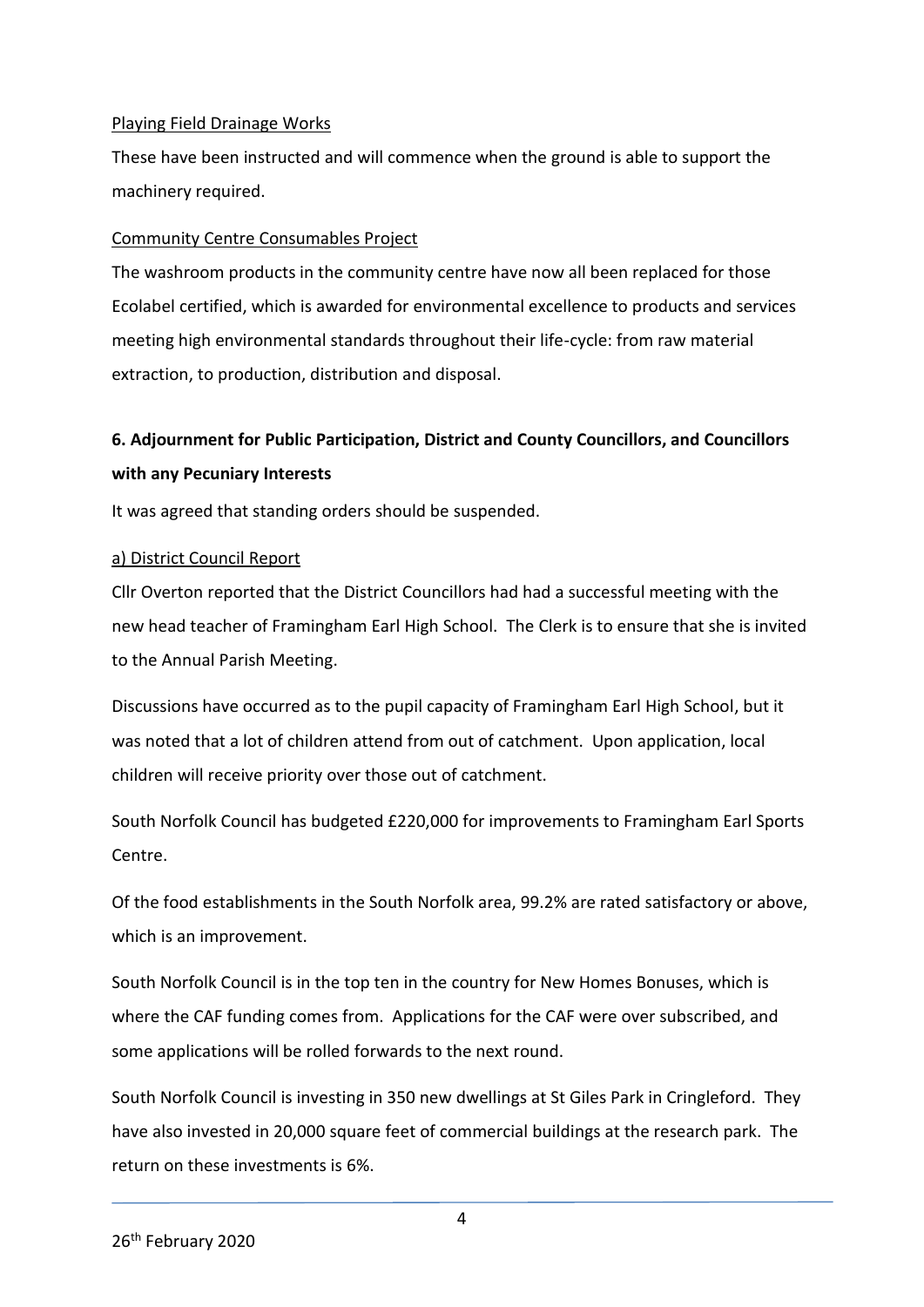#### b) County Council Report

Cllr Thomson reported that the gritters will be out tonight as a result of a fall in temperature.

Beryl will be installing approximately 70 'Beryl Bays' across Norwich, for storage of the publically accessible 'Beryl Bikes'.

At its meeting on 17th February, Norfolk County Council agreed to increase the council tax for 2020-21 by 3.99%. 70% of Norfolk County Council's budget focuses on 5% of the population (covered by adult social services and children's services).

The two recent storms have meant that the highways department has been very busy.

The plans for the new recycling centre at Harford Bridges are now open for consultation.

The plans for the protected turning outside Octagon Barn (as part of the s278 agreement for Bennett Homes) have been made available. He will find out when works are due to commence.

He confirmed that offers for primary school placements go out on  $16<sup>th</sup>$  April. The numbers are still subject to confirmation because some people have yet to apply.

Tim Boucher queried why the Parish Council would not be consulted on the options for the new school sites, just the proposed solution. Cllr Thomson advised that this is the normal way of planning for a new school.

#### c) Public Participation

A member of the public raised concerns about the amount of waste (particularly garden waste, but toxic pigeon waste is also of concern) being dumped in the ditch between the Mulberry Park estate and Norwich Road. The Parish Council were concerned about the potential flooding issues and environmental issues that could result. It was agreed that the member of the public would send photographic evidence to the Clerk, and the Clerk will send a letter to all properties adjoining the ditch to request that nothing be dumped in this area.

A member of the public queried the price of the police shed that the Parish Council was to purchase. The Clerk advised that the original price was £4,000 + VAT, but this was then

5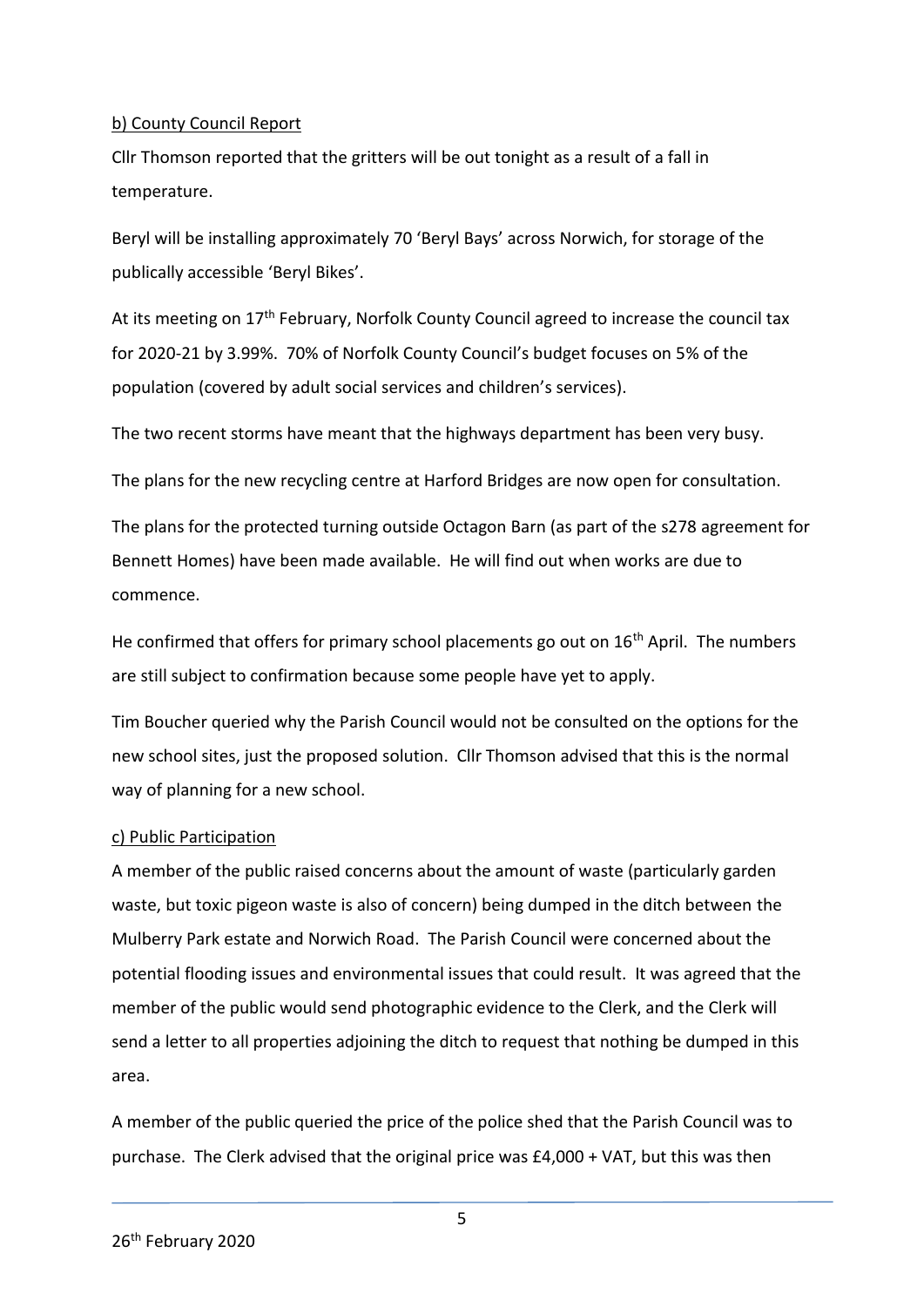negotiated down to £3,000 + VAT. It was also clarified that desk space is being sought in the police station for the Clerk to have a confidential / quiet area.

A member of the public queried how many empty houses there are in South Norfolk. Trevor Spruce advised that an officer from South Norfolk Council will have this information available and will find out.

*Standing orders were reinstated. Lisa Neal left the meeting and observed from the public area.*

#### **7. Planning**

# a. To Consider Applications Received

#### *i. 2020/0213 – 6 Green Fall – Single Storey Front Extension Including Alterations.*

John Joyce presented this application to the meeting. There were no concerns about the application not being in compliance with planning policy, and the proposals were thought to be generally in keeping with the rest of the area. John Joyce proposed that the council make no comment on this application, seconded by Chris Walker and carried.

#### b. To Note Planning Decisions

i) 2020/0017 - 109 Cawstons Meadow - Single storey front extension including alterations -

#### **APPROVAL WITH CONDITIONS**

ii) 2020/0059 – 2a Stoke Road – Works to TPO Trees (T1 oak - crown raise to a height of 5.2m, crown clean, remove deadwood) - **APPROVAL WITH CONDITIONS**

iii) 2019/2417 – 4 Green Fall – Retention of Access Gates at front of property – **REFUSAL**

iv) 2019/2483 – 7 Highland - Loft conversion with raised roof pitch, including dormers and roof lights. Additional front entrance porch – **APPROVAL WITH CONDITIONS**

# **8. Correspondence and Consultations**

#### a) To Consider Response to Greater Norwich Local Plan Consultation

John Henson presented this item to the council. He advised that the Greater Norwich Local Plan has recommended that Poringland be considered along with the parishes of Framingham Earl, Framingham Pigot (and well related parts of Bixley, Caistor and Stoke Holy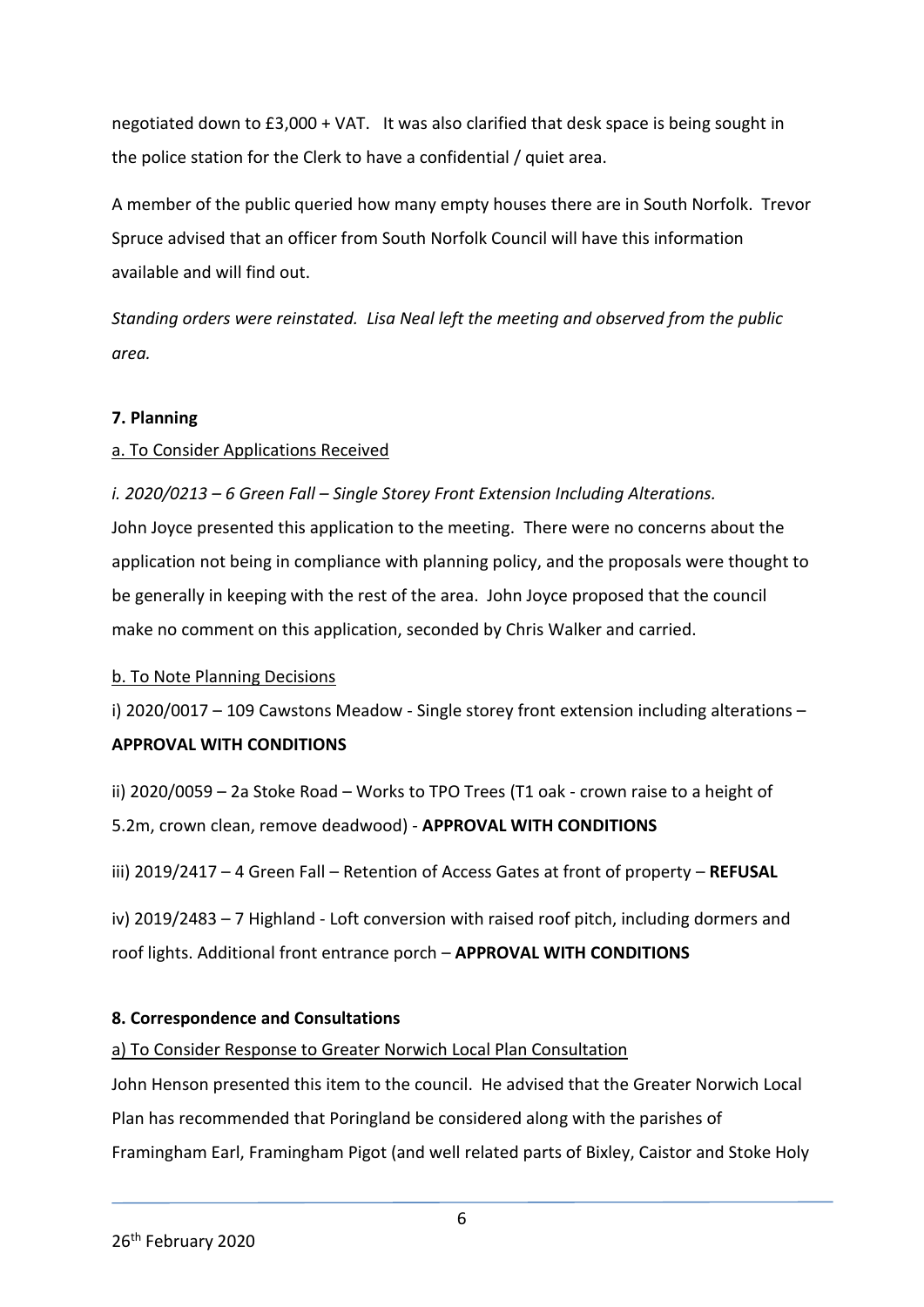Cross). It has further recommended that the existing allocation for B1 usage on the ex MOD site be carried forwards, however no new residential sites will be allocated as part of the plan due to the high amounts of existing commitments and environmental/infrastructure constraints. There are currently 536 dwellings with planning permission on smaller sites to be developed in the area.

John Henson proposed that the Parish Council welcomes the recommendations relating to Poringland and the surrounding parishes, in the consultation document. Seconded by Chris Walker and carried. Lisa Neal abstained from the vote due to her role in formulating the Greater Norwich Local Plan.

Parishioners are to be encouraged to respond to the consultation, which is open until 16<sup>th</sup> March.

John Henson thanked Lisa Neal for her work on the Greater Norwich Local Plan.

#### b) To Consider Proposition for Use of Bowls Club

The Parish Council has been approached by a member of the public (a lapsed bowls coach, prepared to renew the appropriate qualification) to consider the opportunity to do bowls 'taster sessions' for children. This would be done in conjunction with an approach to the school (possibly years 5 and 6) to see if a permanent club can be established.

Discussions occurred as to the upkeep of the bowling green, and the member of the public proposing this project is to be asked for advice.

John Henson proposed that the Parish Council support this project in principle, seconded by David Hewer and carried.

#### **9. Finance**

a) To Receive Receipts, Payments and Bank Reconciliation for January 2020 The receipts, payments and bank reconciliation for January 2020 were noted by council.

# b) Accounts for Payment

# *i) To Agree Accounts for Payment*

Chris Walker proposed that the following accounts for payment be accepted, seconded by John Hodgson and carried.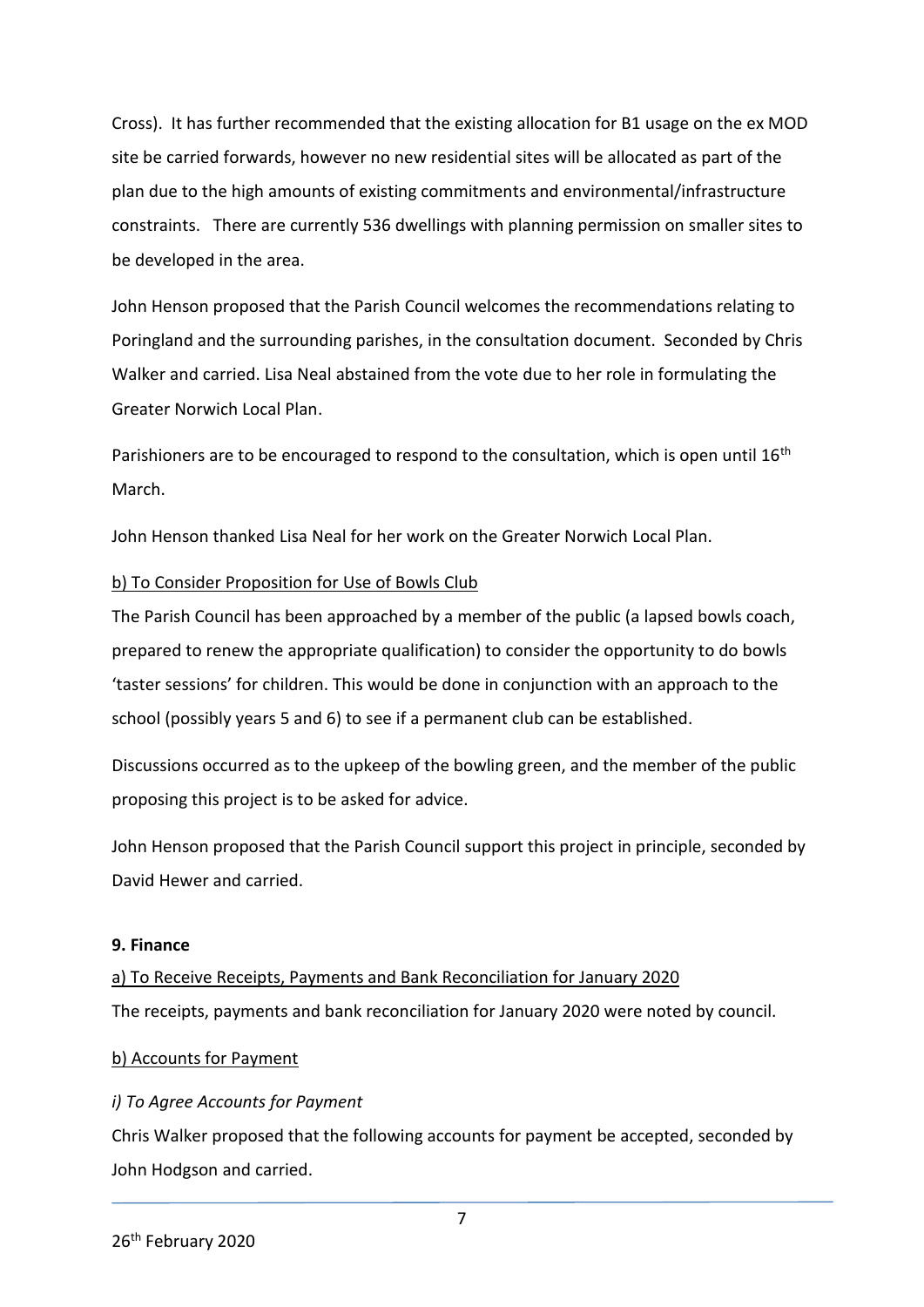| Payee                       | <b>Description</b>                       | <b>Amount</b> |
|-----------------------------|------------------------------------------|---------------|
|                             | <b>Staff Salaries</b>                    | £6,506.89     |
| <b>HMRC</b>                 | <b>PAYE &amp; NIC</b>                    | £2,108.95     |
| Norfolk Pension Fund        | <b>Pension Contributions</b>             | £2,318.83     |
| Microshade                  | <b>Hosted IT</b>                         | £241.20       |
| Norfolk Copiers             | <b>Copier Printing</b>                   | £75.24        |
| <b>BT</b>                   | Landline and Broadband                   | £79.31        |
| <b>Hollinger Print</b>      | <b>Newsletter Printing</b>               | £145.00       |
| Paul McCarthy               | Repair of Parish Laptop                  | £110.00       |
| Office for Police & Crime   | Purchase of Police Storage Shed          | £3,600.00     |
| Commissioner                |                                          |               |
| Hussey Knights              | <b>AO Printing</b>                       | £23.76        |
| <b>Total Gas and Power</b>  | Electricity                              | £938.96       |
| <b>ESPO</b>                 | Gas                                      | £300.85       |
| Worldpay                    | <b>Card Charges</b>                      | £17.44        |
| South Norfolk Council       | <b>Premises License</b>                  | £180.00       |
| <b>Nisbets</b>              | Replacement Water Boiler                 | £363.58       |
| <b>Pitkin and Ruddock</b>   | Maintenance of Air Conditioning          | £836.40       |
| Norwich Electrical          | 5 Year Electrical Installation Condition | £956.40       |
|                             | Report                                   |               |
| R. McCarthy                 | Cash Withdrawal (music quiz prize)       | £60.00        |
| <b>Total Gas and Power</b>  | Electricity                              | £207.72       |
| Cardiac Science             | <b>Additional Defibrillator Cabinet</b>  | £638.40       |
| <b>Collective Community</b> | Neighbourhood Plan Professional Advice   | £475.34       |
| Planning                    |                                          |               |
| Veolia                      | <b>Waste Removal</b>                     | £87.58        |
| Vortex                      | <b>Grounds Maintenance</b>               | £519.99       |
| Garden Guardian             | <b>Grounds Maintenance</b>               | £344.10       |
| Play Inspection Company     | Play Area Inspections                    | £180.00       |
| <b>J&amp;A Saunders</b>     | <b>Window Cleaning</b>                   | £120.00       |
| Glasdon                     | <b>Grit Bins and Dog Bin</b>             | £618.30       |
| Barclaycard                 | Bar Stock/Events/Xmas Event              | £1,416.71     |
| Jan Dodman                  | <b>Bar Staff</b>                         | £63.13        |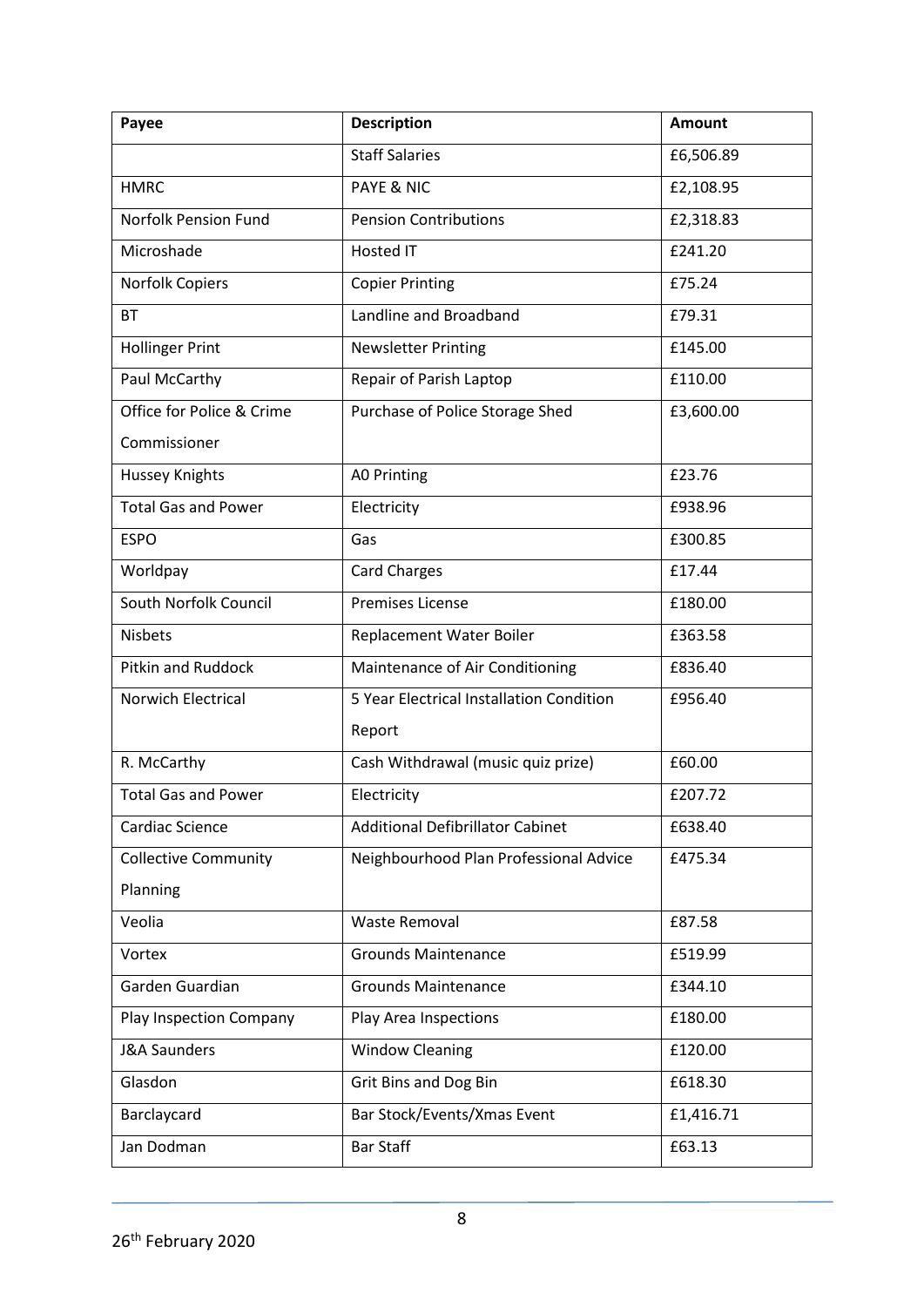| Payee                  | <b>Description</b>               | Amount     |
|------------------------|----------------------------------|------------|
| <b>HMRC</b>            | PAYE on Above                    | £1.00      |
| Zurich Municipal       | Annual Insurance Premium         | £3,571.35  |
| F. LeBon               | Petty Cash Top Up                | £36.27     |
| Norwich Diocesan Board | Refund of Hire                   | £200.00    |
| <b>Fenland Leisure</b> | <b>Repairs to Play Equipment</b> | £1,410.62  |
| <b>Hugh Crane</b>      | <b>Cleaning Consumables</b>      | £275.22    |
|                        |                                  | £29,028.54 |

#### *Trevor Spruce Left the Meeting*

#### *ii) To Agree Accounts for Payment (Councillors with Pecuniary Interests)*

Chris Walker proposed that the following account for payment be accepted, seconded by John Hodgson and carried.

| Payee             | <b>Description</b>                                             | <b>Amount</b> |
|-------------------|----------------------------------------------------------------|---------------|
| Spruce Landscapes | <b>Grounds Maintenance</b>                                     | £1,041.00     |
| Spruce Landscapes | Community Centre and Playing Field<br><b>Improvement Works</b> | £1,440.00     |
|                   |                                                                | £2,481.00     |

*Trevor Spruce Re-joined the Meeting*

#### **10. Community Centre**

a) To Receive Proposal for Whitney Houston Tribute Night.

A proposal for a Whitney Houston tribute night had been put forward by the Community Centre manager. Peter Lowndes-Burt queried the travel and rider costs for the event, as they were not part of the proposal. The Clerk advised that they were not yet known.

The bar profits of £7 per ticket were queried. After a spot check of two recent events, it was noted that this may be closer to £5. This is to be raised with the Community Centre manager for future events.

John Henson proposed that this event be agreed by the Parish Council but a £250 cap put on the travel and rider costs. Seconded by Trevor Spruce and carried.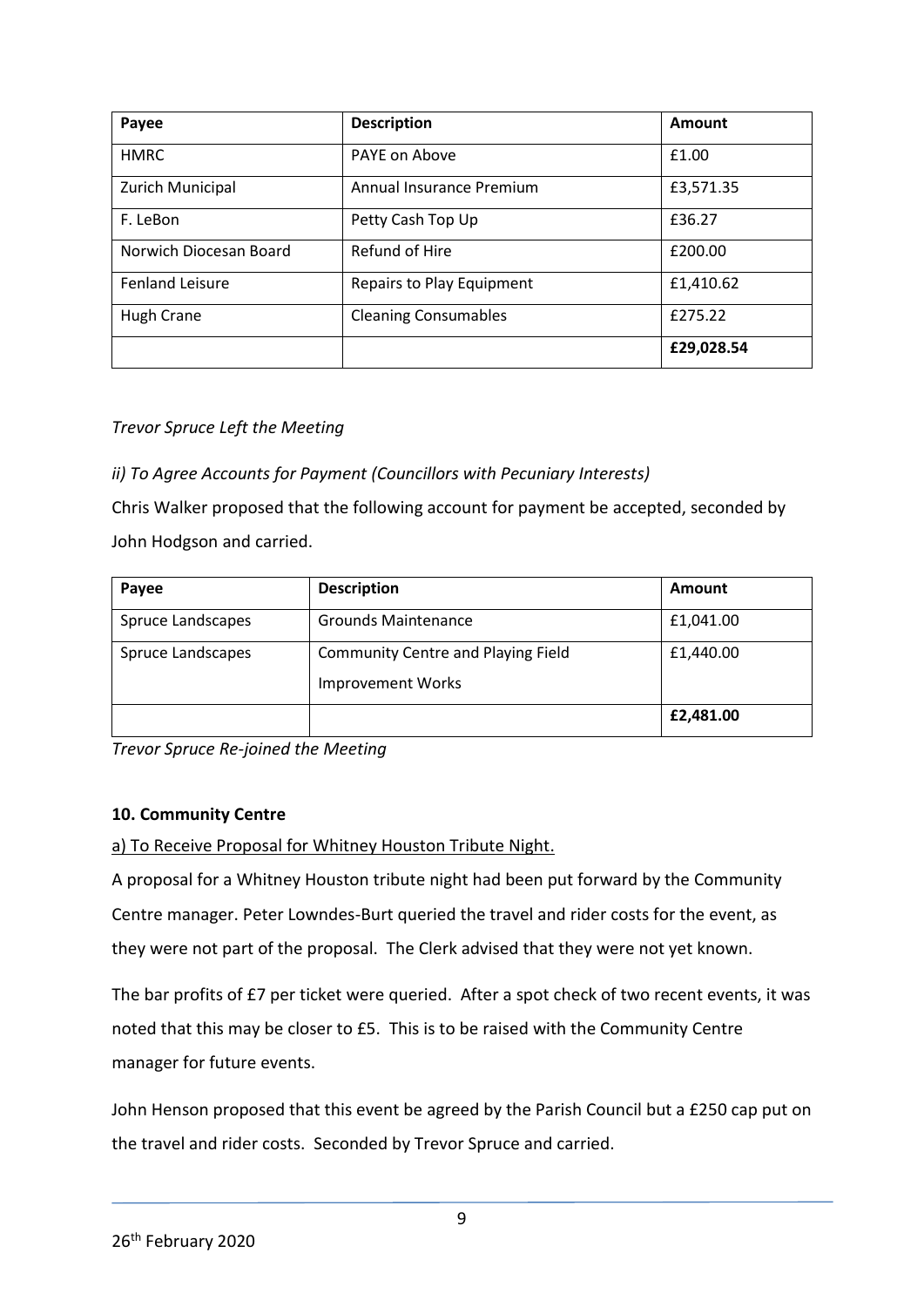#### b) To Receive Report into VAT Treatment of Community Centre Income

After seeking professional advice, it was noted that the tax treatment of some of the community centre income would need to be changed.

John Overton queried how this would affect hirers with existing bookings. The Clerk advised that people with existing bookings should have a contract in place, therefore would be protected from any resulting changes in price.

Peter Lowndes-Burt suggested that this may be a good time to review the community centre prices. This was met with agreement.

It was clarified that the changes would not affect people using equipment which did not belong to the community centre. For example, the cinema hires just the room (which is not vatable) and uses its own equipment. If the cinema was to use equipment belonging to the Parish Council, then the hire of an equipped room would be vatable.

It was agreed that the community centre manager completes the analysis into this and provides recommendation to the community centre advisory group. The advisory group's recommendations can then be brought back to the council at the March meeting, and implemented in the new financial year.

#### c) To Receive Report into Problems with the Community Centre Roof

Trevor Spruce reported that RG Carters have attended site to review the ongoing problems with the leaking roof. They have returned to site and fixed the downpipe free of charge as this was deemed as a fault in the construction.

Carters believe that the leaks are being caused by the mastic jointing where the roof and the higher level windows meet. They advise that mastic should be replaced every ten years and this has not been done to the community centre since construction.

Carters also advised that the single ply roof membrane is rippling in places due to expansion and contraction when the weather changes. Concerns were also raised about the design of the roof which encourages the water to fall inwardly to internal drainage pipes rather than outwardly. It was agreed to obtain prices from roofing specialists who would be able to carry out a radar survey of the roof, to determine where the faults lie.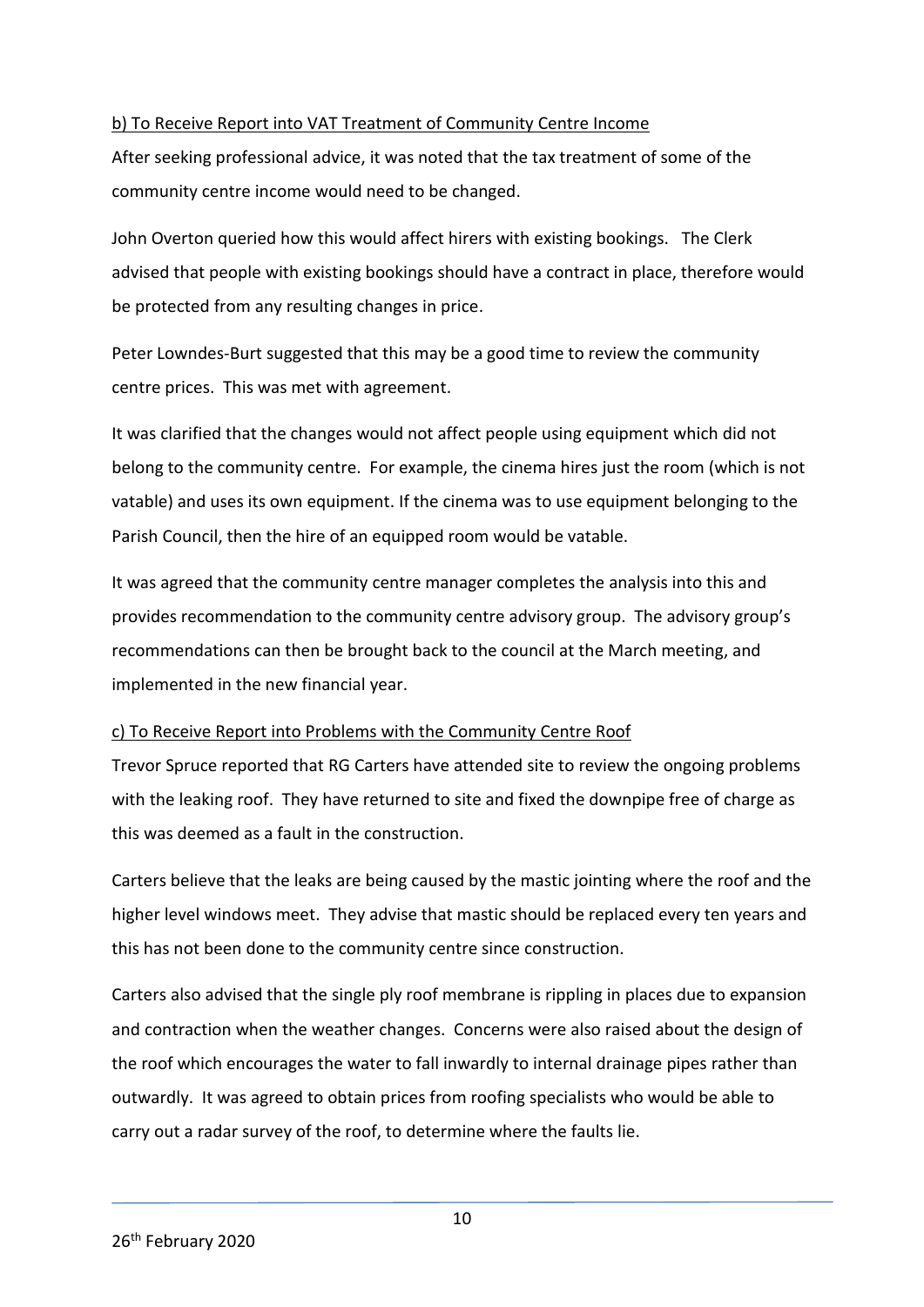#### c) To Consider Proposal to Extend Police Shed

The Clerk reported that the firm which constructed the police shed had been contacted to price for an extension to the structure, which will effectively double the storage capacity. The price has come in at £1,760 + VAT. It has been confirmed by South Norfolk Council that this is an acceptable project which can be completed utilising CIL money.

It was agreed after a proposal from Lisa Neal and a second from John Hodgson to waive financial regulations to obtain three quotes, on the grounds that it would be better for the council to engage the services of the firm who did the original construction of the police shed to do the modifications, and to accept their quotation and proceed with the works. The site is to be reviewed to see where best to relocate the bike racks.

#### **11. To Consider Attendees for NALC / CPRE Spring Conference**

The details of the conference, focussing on parishioner needs and aspirations, had been circulated. It was agreed that Trevor Spruce and the Clerk should attend on behalf of the council, at a cost of £65 per delegate.

# **12. Committee and Advisory Group Reports**

#### a) Neighbourhood Plan Committee

# *i) To Agree Examiner's Modifications (Excluding Policy 2)*

It was reported that the Neighbourhood Plan committee had reviewed the Examiner's findings and had agreed to the Examiner's modifications, with the exception of policy 2 (scale of housing).

# *ii) To Consider Amended Wording for Policy 2 (Housing – Small Scale)*

The Clerk explained that the Local Planning Authority has a right to take a different view from the Examiner of the Neighbourhood Plan. Whereby the Neighbourhood Plan committee had originally wanted a restriction of 20 dwellings per development, the Examiner had recommended that the policy be changed to 'small developments'. The Neighbourhood Plan committee was concerned that this was not precise enough to comply with the NPPF and would be open to interpretation by developers. John Henson advised that a meeting had been sought with planning policy officers from South Norfolk Council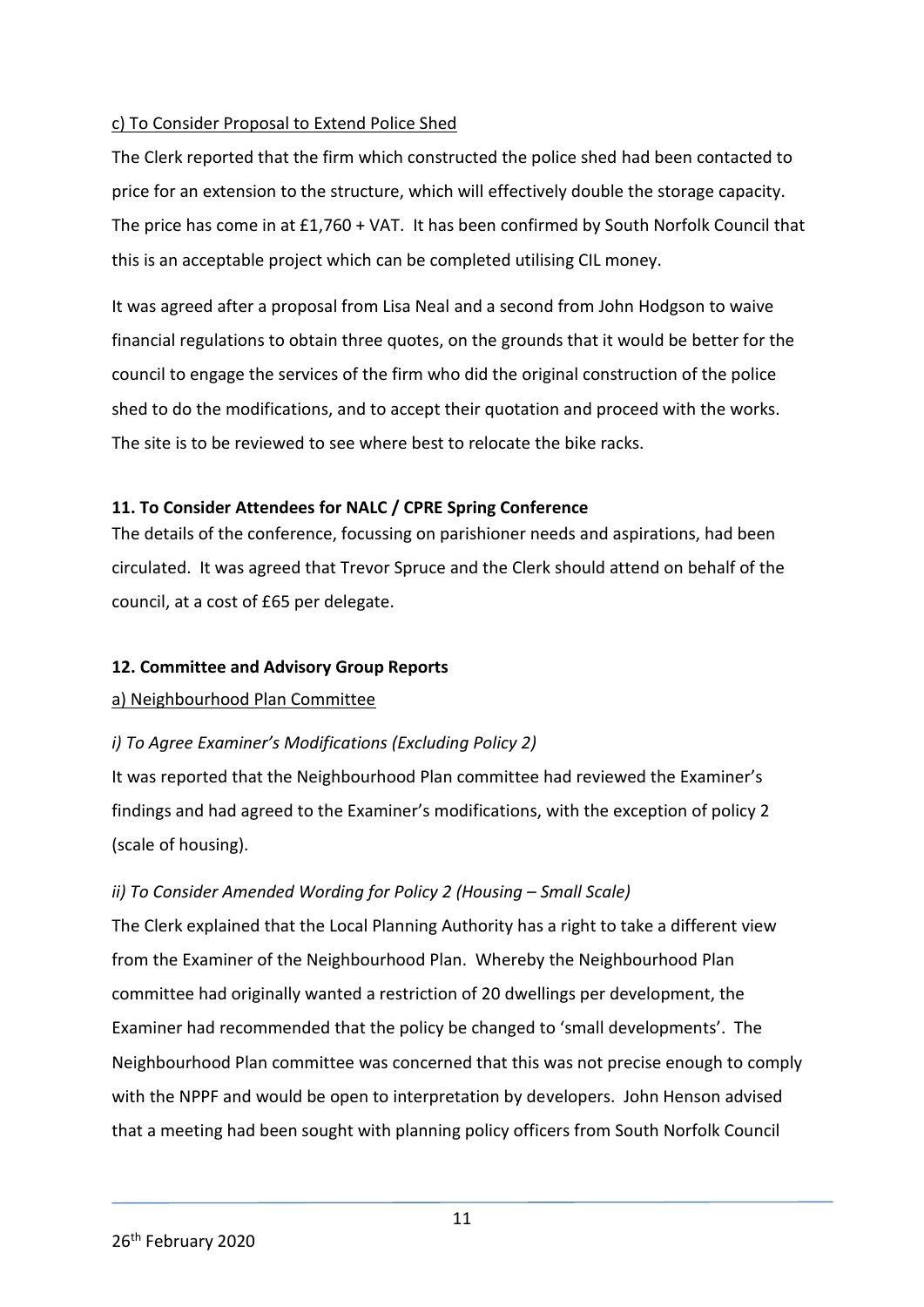and Broadland Council for advice, and these officers had created alternative wording to base the policy around a hectare of land being defined as 'small scale'.

Chris Walker raised concerns that development could still be dense on a hectare of land.

The Clerk advised that any planning application would still have to adhere to Policy 14 of the Neighbourhood Plan which states that 'proposals for new development should be locally distinctive, in keeping with the context of a rural village of similar diversity, density, footprint, separation and scale to the surrounding area…'.

Lisa Neal advised that the South Norfolk Council Cluster policy uses the measurement of a hectare for small scale, and it would generally cover 12 to 25 dwellings.

The planning officers had provided alternative wording for policy 2, but had cautioned that they may be suggesting some further, minor amendments to the proposed policy wording, to further improve clarity, and based on the legal advice they receive.

John Henson advised that to take a different view on the Examiner's modification would cause a delay in proceeding to referendum, however it was important to get the Neighbourhood Plan right. It is likely that the plan would reach referendum in September.

Trevor Spruce proposed that the council accepts all the Examiner's recommendations, with the exception of Policy 2 whereby the amended wording from the Local Planning Authority should be accepted (subject to minor amendments resulting from legal advice). Seconded by Peter Lowndes-Burt and carried.

# b) Community Land Project Working Group

The draft minutes of the meeting of the 5<sup>th</sup> February had been circulated to council. An email had been sent to Norfolk Homes on 11<sup>th</sup> February with items that the Parish Council still feels are unanswered about the community land. A copy of this email had been sent to South Norfolk Council with regards to Norfolk Homes' adherence to the S106 agreement. A meeting with South Norfolk Council's Community Assets Management Officer is to be arranged to help move the project forwards.

Trevor Spruce suggested that, once the land is signed over, the public are consulted again over the use of the land as it has been three years since the last consultation.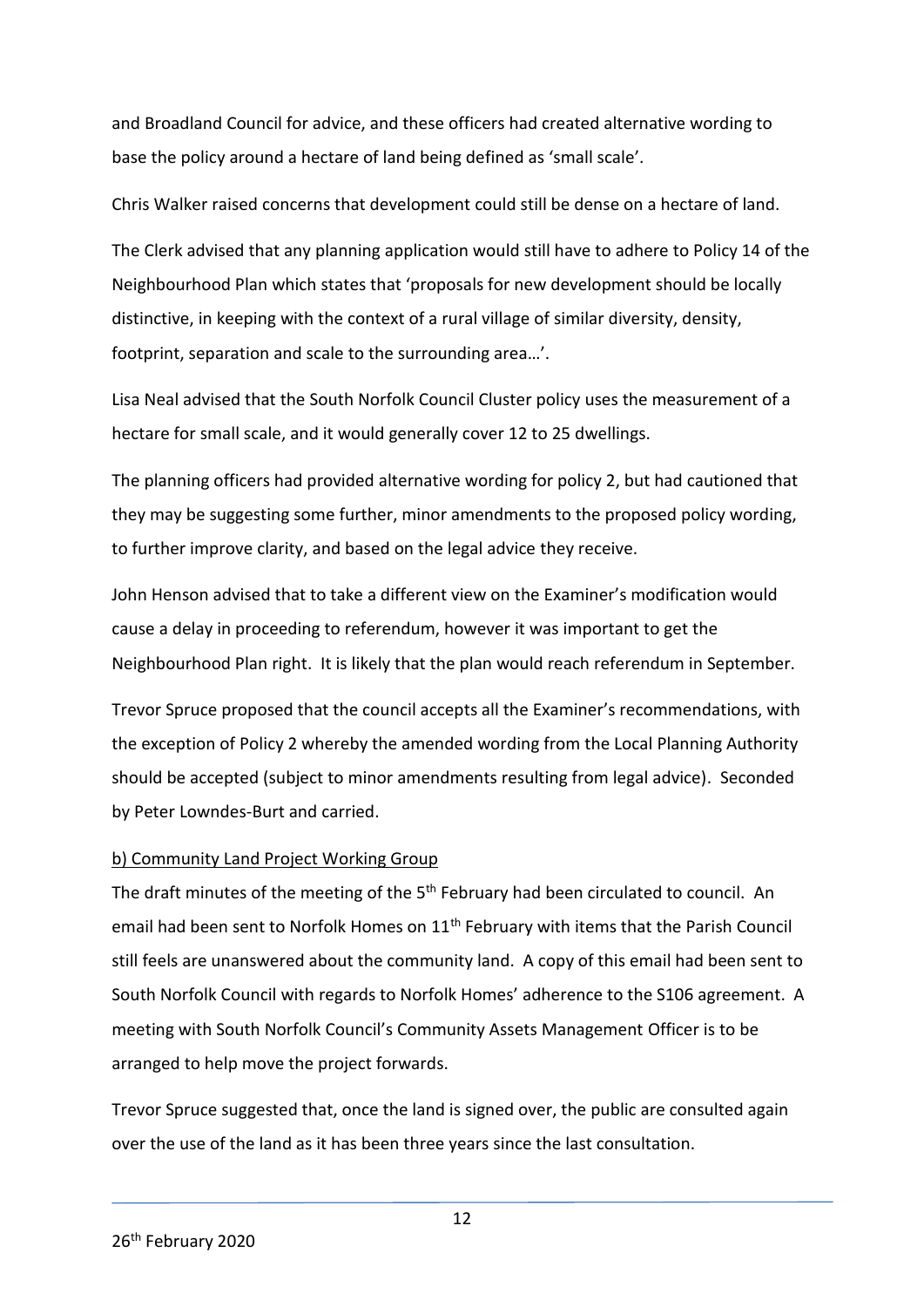#### c) Welcome Home and Memorial Playing Fields Trust

The draft minutes of the meeting of the 5<sup>th</sup> February had been circulated to council.

The playing field ditch has now been cleared, and Trevor Spruce is to repair the guttering to the pavilion.

The Clerk is to provide John Overton and Carl Pitelen with the information required to change the bank mandate.

#### d) Amenities Advisory Group

The draft minutes of the meeting of the  $12<sup>th</sup>$  February had been circulated to council.

David Hewer reported that the annual independent play inspections of the Mulberry play area and Victory Avenue had returned with all 'low' or 'very low' risk assessments.

#### *i) To Consider Proposal for Seating on Mulberry Green*

David Hewer reported that previously the council had agreed to allow a local group to install a memorial seat on Mulberry Park. The local group had raised sufficient funds for a domestic bench, however council were concerned about the longevity of this bench, and the bench being in keeping with other seating in the parish. It was agreed after a proposal from David Hewer and a second from Chris Walker, that the Parish Council should purchase a Timberpol seat at a cost of £606.38 + installation. A donation will be accepted from the local group as a contribution towards the seat.

*ii) To Consider Refurbishment of Cemetery Noticeboard and Cemetery Gates* It was agreed to have these projects costed.

#### e) Strategic Working Group

Tim Boucher reported that the group met on the 19<sup>th</sup> February and the council's action plan updated. The action plan is to be brought to council next month.

# **13. To Receive Proposal to Close the Meeting for Item 14 Under Section 1 Para 2 of the Public Bodies (Admissions to Meetings) Act 1960 as the Item Refers to Terms and Conditions of Employment**

This was agreed and the public left the meeting.